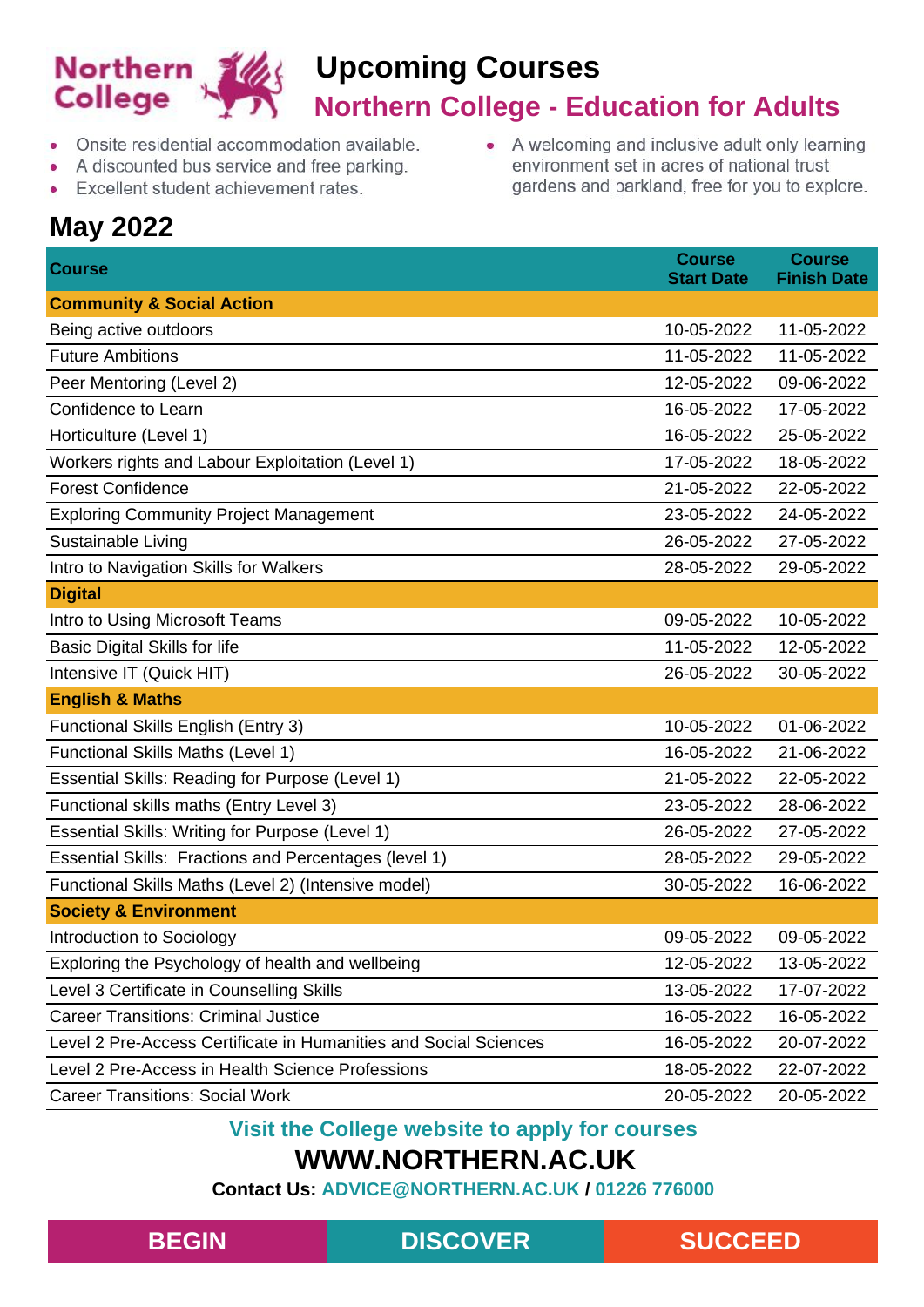

- Onsite residential accommodation available.  $\bullet$
- A discounted bus service and free parking.
- Excellent student achievement rates.  $\bullet$

## **May 2022**

| $\bullet$ | A welcoming and inclusive adult only learning  |
|-----------|------------------------------------------------|
|           | environment set in acres of national trust     |
|           | gardens and parkland, free for you to explore. |

| <b>Course</b>                                                       | <b>Course</b><br><b>Start Date</b> | <b>Course</b><br><b>Finish Date</b> |
|---------------------------------------------------------------------|------------------------------------|-------------------------------------|
| <b>Society &amp; Environment</b>                                    |                                    |                                     |
| Psychology: What makes us tick?                                     | 21-05-2022                         | 22-05-2022                          |
| Mental health first aid                                             | 21-05-2022                         | 22-05-2022                          |
| Introduction to Substance Misuse                                    | 21-05-2022                         | 21-05-2022                          |
| Level 2 Certificate in Understanding Specific Learning Difficulties | 21-05-2022                         | 30-07-2022                          |
| Level 1 Award in Awareness of Substance Misuse                      | 25-05-2022                         | 27-05-2022                          |
| <b>Teacher Education (FE)</b>                                       |                                    |                                     |
| Safeguarding in a Learning Environment (Level 1)                    | 10-05-2022                         | 18-05-2022                          |

### **Visit the College website to apply for courses WWW.NORTHERN.AC.UK**



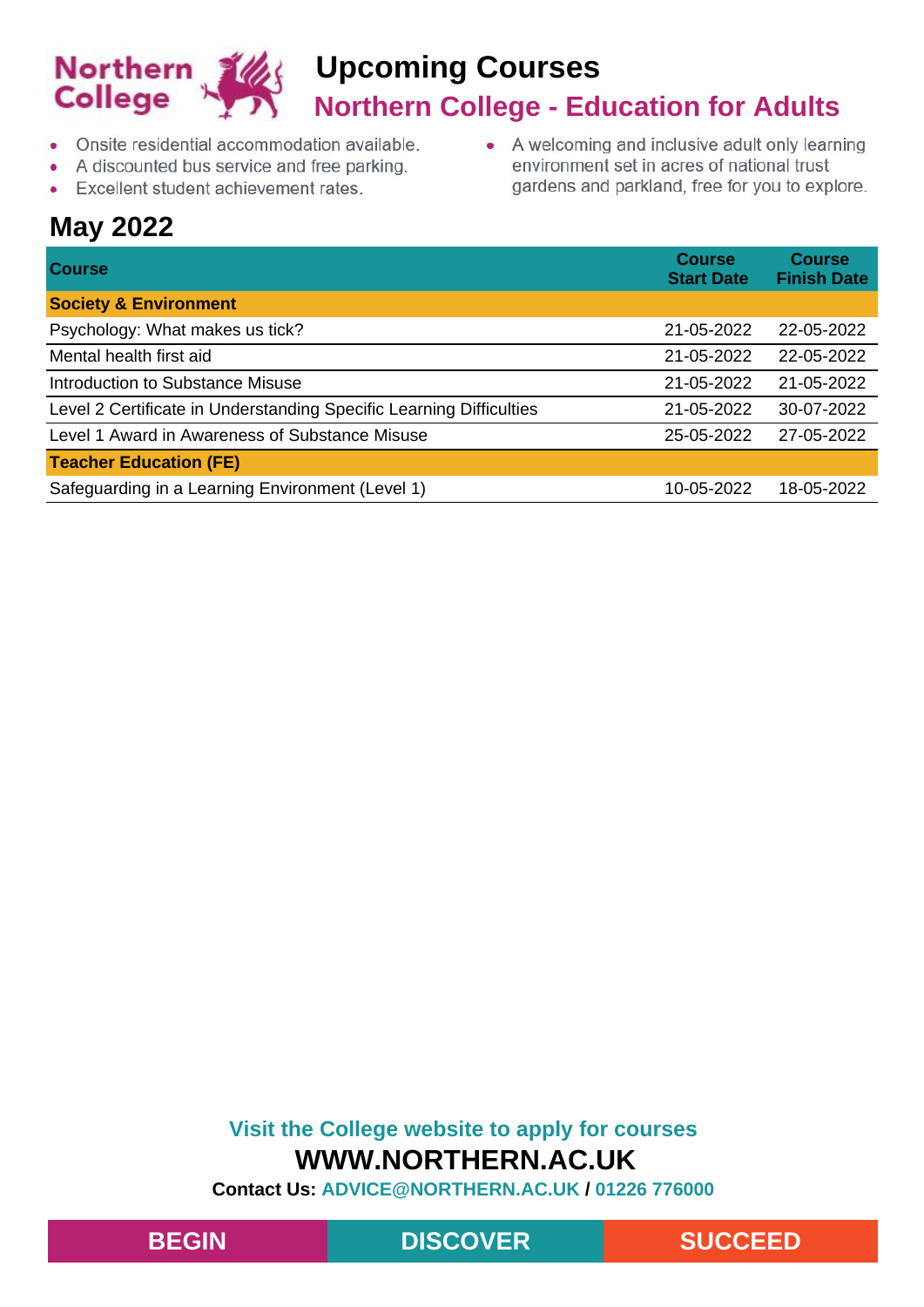

• A welcoming and inclusive adult only learning

environment set in acres of national trust gardens and parkland, free for you to explore.

- Onsite residential accommodation available.
- A discounted bus service and free parking.
- Excellent student achievement rates.

## **June 2022**

**Course Course Start Date Course Finish Date Community & Social Action** Living in the UK 06-06-2022 09-06-2022 Exploring Business and Marketing 07-06-2022 09-06-2022 Interpersonal Skills (Level 1) 07-06-2022 22-06-2022 Horticulture (Level 1) 09-06-2022 24-06-2022 Forest Families 11-06-2022 12-06-2022 Equality and Diversity (Level 2) 11-06-2022 24-07-2022 Outdoor Community Days 11-06-2022 11-06-2022 Forest Skills 14-06-2022 15-06-2022 Volunteering (Level 1) 14-06-2022 16-06-2022 Exploring Customer Service 15-06-2022 16-06-2022 16-06-2022 Peer Mentoring (Level 1) 2022 16-06-2022 08-07-2022 Exploring Peer Mentoring 20-06-2022 21-06-2022 Career transition day - Working in a Business Environment 20-06-2022 20-06-2022 Forest Skills 21-06-2022 22-06-2022 Families working together 25-06-2022 26-06-2022 Future Ambitions 27-06-2022 27-06-2022 Being active outdoors 29-06-2022 30-06-2022 Exploring Women in Leadership 29-06-2022 30-06-2022 **Digital** Essential Digital Skills Qualification (Entry 3) 08-06-2022 29-06-2022 Intro to Microsoft 365 11-06-2022 12-06-2022 Web Programming using HTML / CSS 13-06-2022 14-06-2022 Intro to Creating Apps 13-06-2022 14-06-2022 Keeping Kids Safe Online 17-06-2022 18-06-2022 Delve into Digital (Quick HIT) 23-06-2022 27-06-2022 Intro to Cloud computing 25-06-2022 26-06-2022 **English & Maths** Functional Skills English (Level 1) 13-06-2022 05-07-2022 Functional Skills English (Level 1) 16-06-2022 08-07-2022 Functional Skills English (Level 2) 16-06-2022 08-07-2022

**Visit the College website to apply for courses**

### **WWW.NORTHERN.AC.UK**

**Contact Us: ADVICE@NORTHERN.AC.UK / 01226 776000**

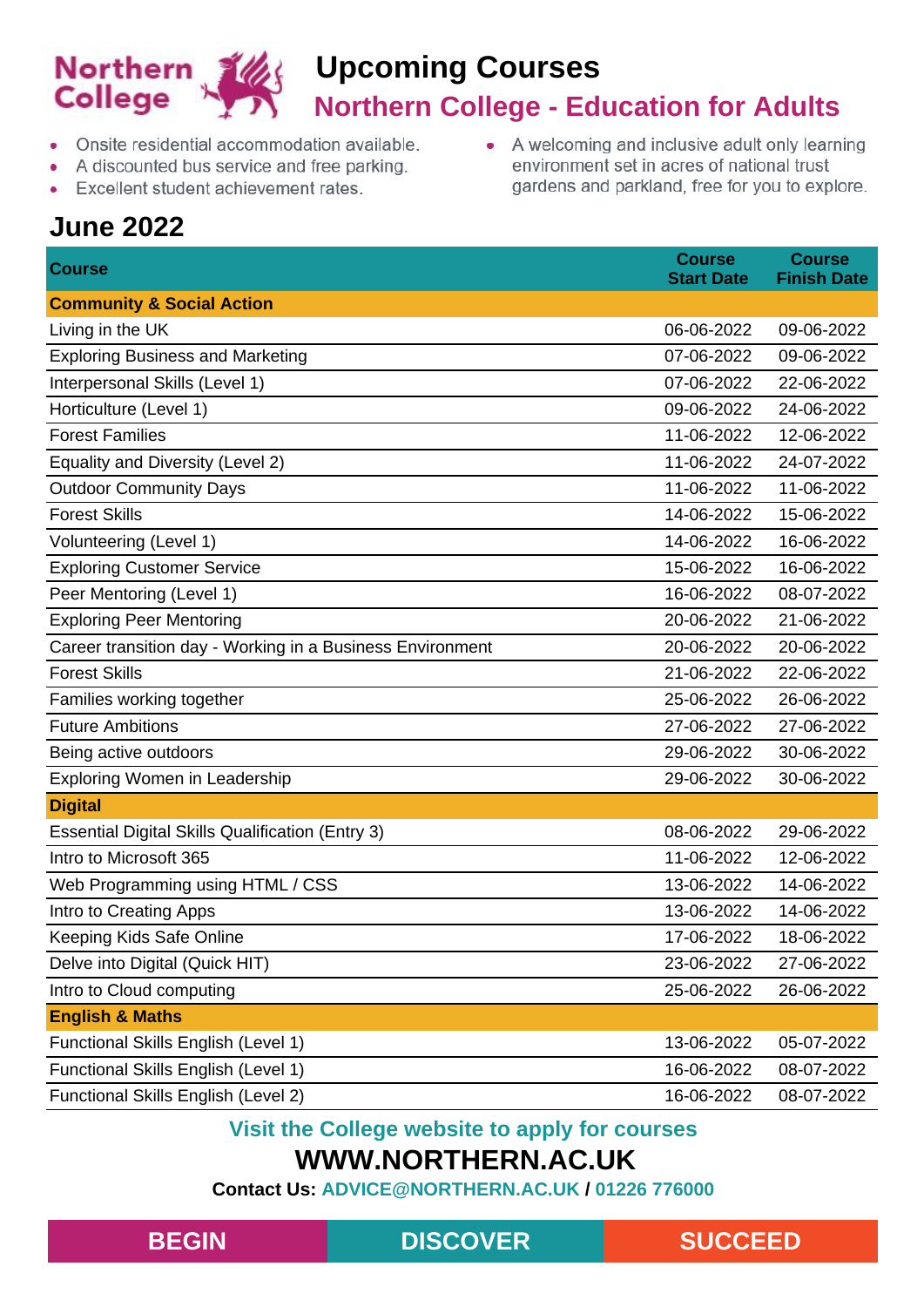

• A welcoming and inclusive adult only learning

environment set in acres of national trust gardens and parkland, free for you to explore.

- Onsite residential accommodation available.
- A discounted bus service and free parking.
- Excellent student achievement rates.

## **June 2022**

| <b>June 2022</b>                                                                                 |                                    |                                     |  |
|--------------------------------------------------------------------------------------------------|------------------------------------|-------------------------------------|--|
| <b>Course</b>                                                                                    | <b>Course</b><br><b>Start Date</b> | <b>Course</b><br><b>Finish Date</b> |  |
| <b>Society &amp; Environment</b>                                                                 |                                    |                                     |  |
| Level 1 Award in Preparing to Work in Adult Social Care                                          | 09-06-2022                         | 19-06-2022                          |  |
| <b>Exploring Mental Health Issues</b>                                                            | 11-06-2022                         | 12-06-2022                          |  |
| First steps in first aid                                                                         | 11-06-2022                         | 12-06-2022                          |  |
| <b>Exploring Stress Management Techniques</b>                                                    | 11-06-2022                         | 12-06-2022                          |  |
| <b>Counselling Skills for Volunteers</b>                                                         | 16-06-2022                         | 17-06-2022                          |  |
| A child s world: an introduction to Child Psychology                                             | 18-06-2022                         | 19-06-2022                          |  |
| <b>Exploring Crime and Criminal Justice</b>                                                      | 18-06-2022                         | 19-06-2022                          |  |
| Politics: what is it to me?                                                                      | 20-06-2022                         | 21-06-2022                          |  |
| Level 1 Award in Introduction to Health, Social Care and Childrens and Young<br>Peoples settings | 23-06-2022                         | 17-07-2022                          |  |
| Life and the Human Body                                                                          | 23-06-2022                         | 24-06-2022                          |  |
| Level 2 Certificate in Counselling Skills                                                        | 24-06-2022                         | 31-07-2022                          |  |
| Supporting Children and Young People s Mental Health                                             | 27-06-2022                         | 28-06-2022                          |  |
| <b>Teacher Education (FE)</b>                                                                    |                                    |                                     |  |
| Award in Education and Training (Level 3) (Online)                                               | 13-06-2022                         | 11-07-2022                          |  |
| Introduction to Teaching and Supporting Learning                                                 | 24-06-2022                         | 24-06-2022                          |  |

### **Visit the College website to apply for courses WWW.NORTHERN.AC.UK**

**Contact Us: ADVICE@NORTHERN.AC.UK / 01226 776000**

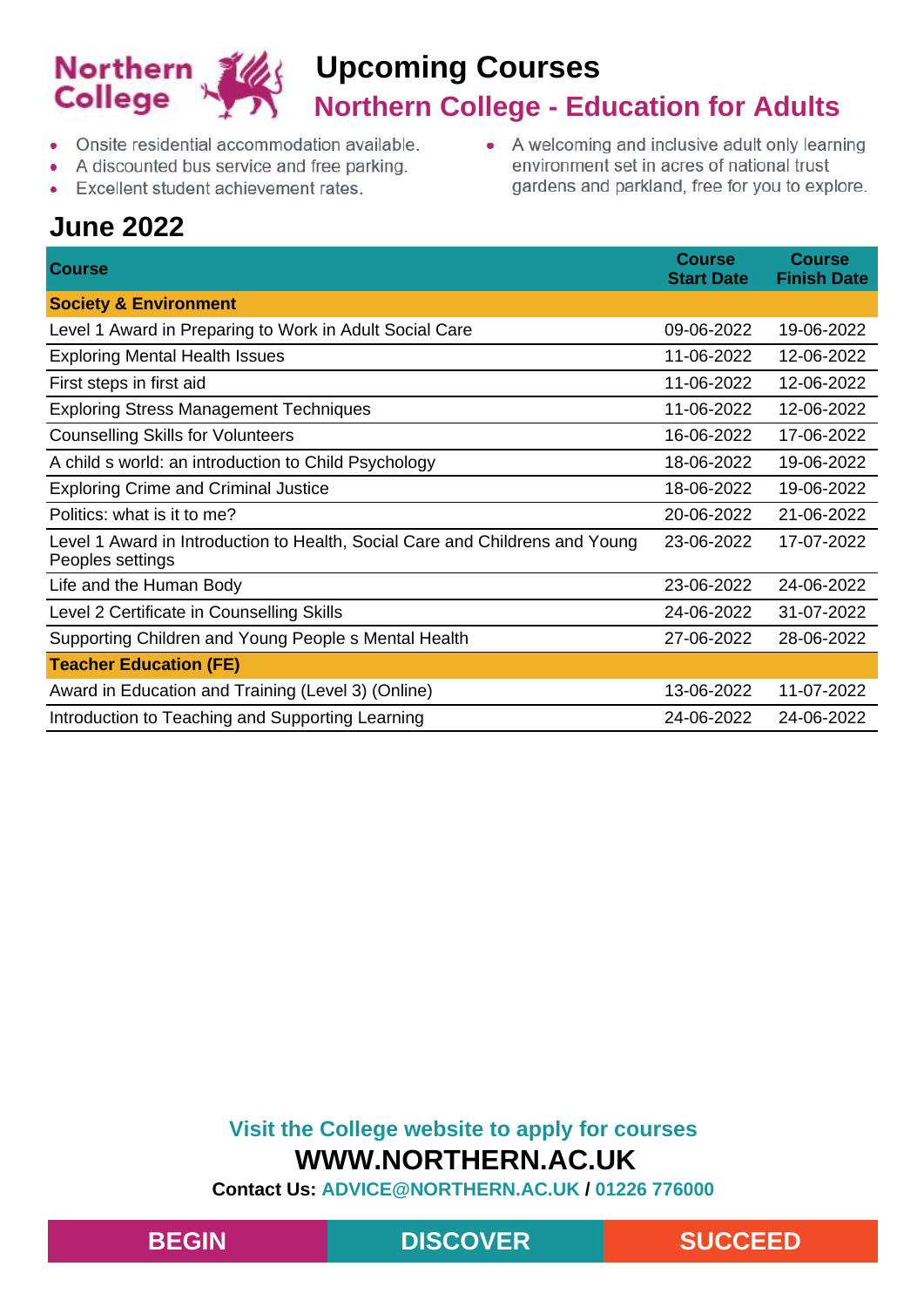

• A welcoming and inclusive adult only learning

environment set in acres of national trust gardens and parkland, free for you to explore.

- Onsite residential accommodation available.
- A discounted bus service and free parking.
- Excellent student achievement rates.

## **July 2022**

**Course Course Start Date Course Finish Date Community & Social Action** Equality and Diversity (Level 2) 02-07-2022 24-07-2022 Investigating Enterprise skills (Level 2) 06-07-2022 21-07-2022 Peer Mentoring (Level 2) 28-07-2022 28-07-2022 28-07-2022 Exploring prejudice and Stereotypes 11-07-2022 12-07-2022 Forest Families 16-07-2022 17-07-2022 Volunteering (Level 1) 18-07-2022 20-07-2022 Intro to Leading group walks 19-07-2022 20-07-2022 Workskills in a Week (Quick HIT) 25-07-2022 29-07-2022 Forest Families 30-07-2022 31-07-2022 **Digital** Essential Digital Skills Qualification (Level 1) 04-07-2022 25-07-2022 Web design using Wordpress 07-07-2022 08-07-2022 Digital Work Skills 11-07-2022 12-07-2022 Film Making using a Digital Camera 16-07-2022 17-07-2022 17-07-2022 Intro to Cloud computing 21-07-2022 22-07-2022 Film Making using a Digital Camera 23-07-2022 24-07-2022 Delve into Digital (Quick HIT) 25-07-2022 29-07-2022 Intro to Digital photography and Editing 27-07-2022 28-07-2022 28-07-2022 **English & Maths** Functional Skills English (Level 2) (Intensive model) 06-07-2022 20-07-2022 Functional skills maths (Level 2) 06-07-2022 28-07-2022 Budgeting for Real Life 14-07-2022 15-07-2022 Getting Ready for GCSE / FS Level 2 English 18-07-2022 19-07-2022 19-07-2022 Getting Ready for GCSE / FS Level 2 maths 25-07-2022 26-07-2022 Essential skills: Measure charts and graphs (entry) 28-07-2022 29-07-2022 **Society & Environment** Young People, Law and Order (Level 1) 01-07-2022 10-07-2022 Introduction to Human Biology 07-07-2022 07-07-2022 Exploring the Psychology of Criminal Behaviour 14-07-2022 15-07-2022 Developing Mental Health First Aid Skills 16-07-2022 17-07-2022

#### **Visit the College website to apply for courses**

### **WWW.NORTHERN.AC.UK**

**Contact Us: ADVICE@NORTHERN.AC.UK / 01226 776000**

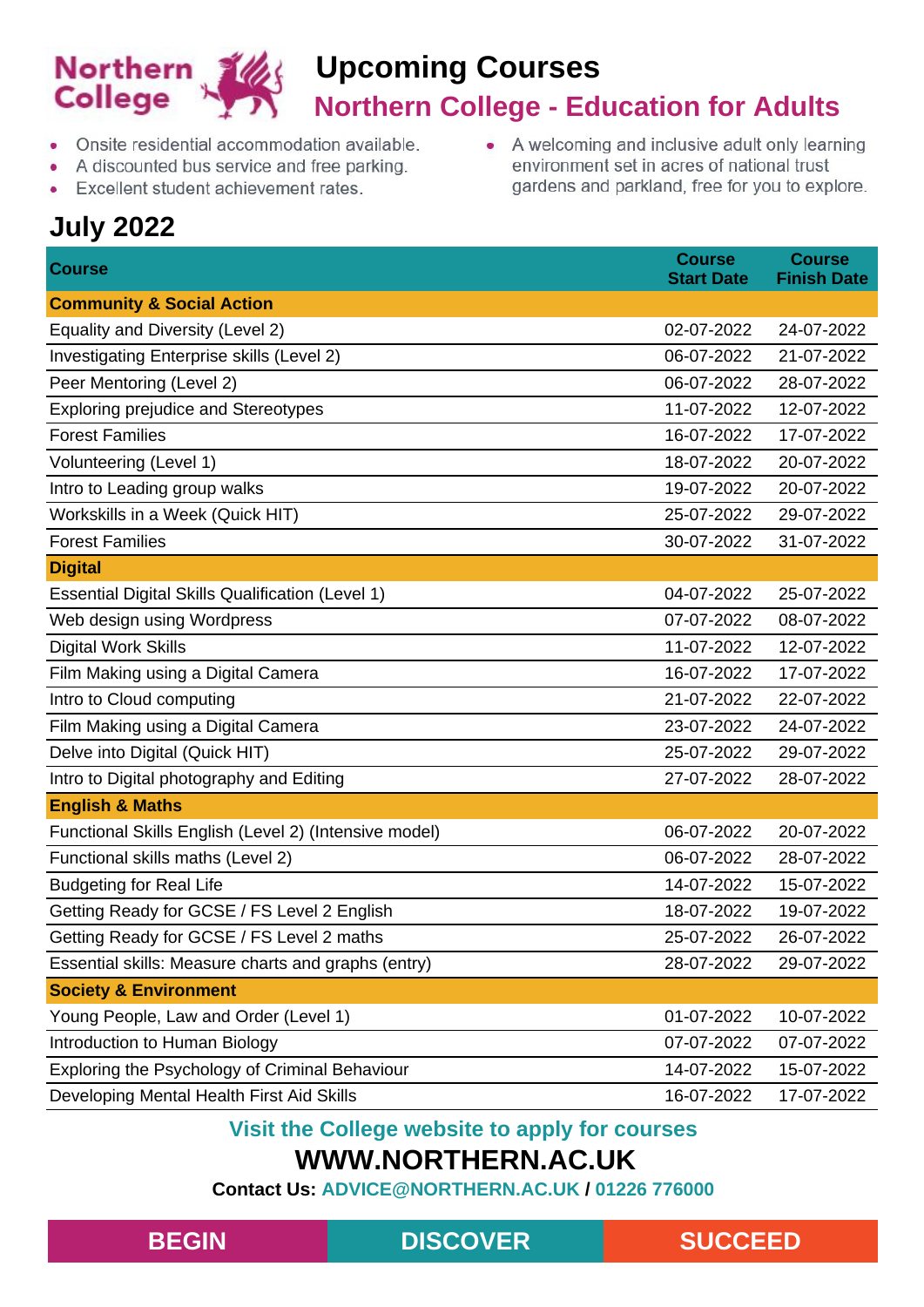

- Onsite residential accommodation available.  $\bullet$
- A discounted bus service and free parking.  $\bullet$
- Excellent student achievement rates.  $\bullet$

## **July 2022**

• A welcoming and inclusive adult only learning environment set in acres of national trust gardens and parkland, free for you to explore.

| <b>Course</b>                     | <b>Course</b><br><b>Start Date</b> | <b>Course</b><br><b>Finish Date</b> |
|-----------------------------------|------------------------------------|-------------------------------------|
| <b>Teacher Education (FE)</b>     |                                    |                                     |
| Career transition day - Education | 13-07-2022  13-07-2022             |                                     |
| <b>Exploring Adult Learning</b>   | 20-07-2022 21-07-2022              |                                     |

### **Visit the College website to apply for courses WWW.NORTHERN.AC.UK**



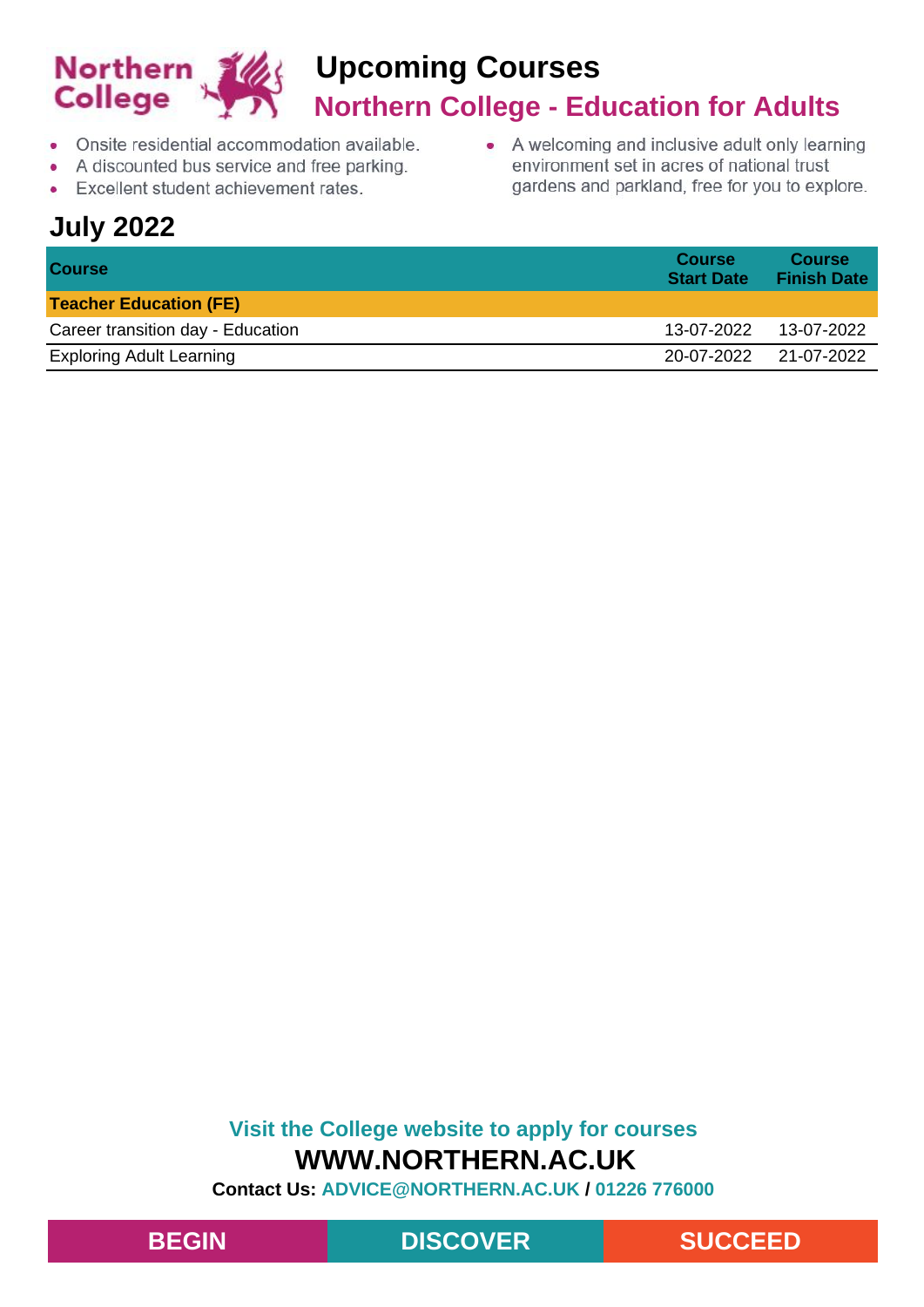

- Onsite residential accommodation available.
- A discounted bus service and free parking.  $\bullet$
- Excellent student achievement rates.  $\bullet$

## **September 2022**

• A welcoming and inclusive adult only learning environment set in acres of national trust gardens and parkland, free for you to explore.

| <b>Course</b>                                                                           | <b>Course</b><br><b>Start Date</b> | <b>Course</b><br><b>Finish Date</b> |
|-----------------------------------------------------------------------------------------|------------------------------------|-------------------------------------|
| <b>Access</b>                                                                           |                                    |                                     |
| Level 3 Diploma in Counselling Skills                                                   | 16-09-2022                         | 05-03-2023                          |
| Access to HE (Humanities and Social Sciences)                                           | 19-09-2022                         | 31-03-2023                          |
| Access to HE (Criminology and Criminal Justice)                                         | 19-09-2022                         | 31-03-2023                          |
| Access to HE (Health Science Professions)                                               | 19-09-2022                         | 31-03-2023                          |
| Access to HE (Business)                                                                 | 19-09-2022                         | 29-04-2023                          |
| <b>Community &amp; Social Action</b>                                                    |                                    |                                     |
| <b>Forest Confidence</b>                                                                | 10-09-2022                         | 11-09-2022                          |
| Diploma in Skills for Business (Level 2)                                                | 19-09-2022                         | 23-06-2023                          |
| <b>Digital</b>                                                                          |                                    |                                     |
| Digital and IT Skills for Business                                                      | 12-09-2022                         | 29-11-2022                          |
| <b>Teacher Education (HE)</b>                                                           |                                    |                                     |
| BA (Hons) Education and Professional Development - year 2                               | 05-09-2022                         | 26-05-2023                          |
| Certificate in Education Year 2 - Part time, in-service (University of<br>Huddersfield) | 12-09-2022                         | 26-05-2023                          |
| Cert Ed Part time In-service year 2                                                     | 12-09-2022                         | 26-05-2023                          |
| PGCE/PGDip Part time Pre-Service year 2                                                 | 12-09-2022                         | 26-05-2023                          |
| PGCE/PGDip Part time In-Service year 2                                                  | 12-09-2022                         | 26-05-2023                          |
| Certificate in Education - Full time, pre-service (University of Huddersfield)          | 26-09-2022                         | 26-05-2023                          |
| PGCE Lifelong Learning - Full time (University of Huddersfield)                         | 26-09-2022                         | 26-05-2023                          |
| Certificate in Education - Part time, pre-service (University of Huddersfield)          | 26-09-2022                         | 26-05-2023                          |
| PGCE Lifelong Learning- Part time, pre-service (University of Huddersfield)             | 26-09-2022                         | 26-05-2023                          |
| Certificate in Education - Part time, in-service (University of Huddersfield)           | 26-09-2022                         | 26-05-2023                          |
| PGCE Lifelong Learning Part time, in-service (University of Huddersfield)               | 26-09-2022                         | 26-05-2023                          |
| BA (Hons) Education and Professional Development (University of<br>Huddersfield)        | 26-09-2022                         | 26-05-2023                          |
| <b>FdSc Professional Practice in Health &amp; Social Care</b>                           | 26-09-2022                         | 26-05-2023                          |

### **Visit the College website to apply for courses WWW.NORTHERN.AC.UK**

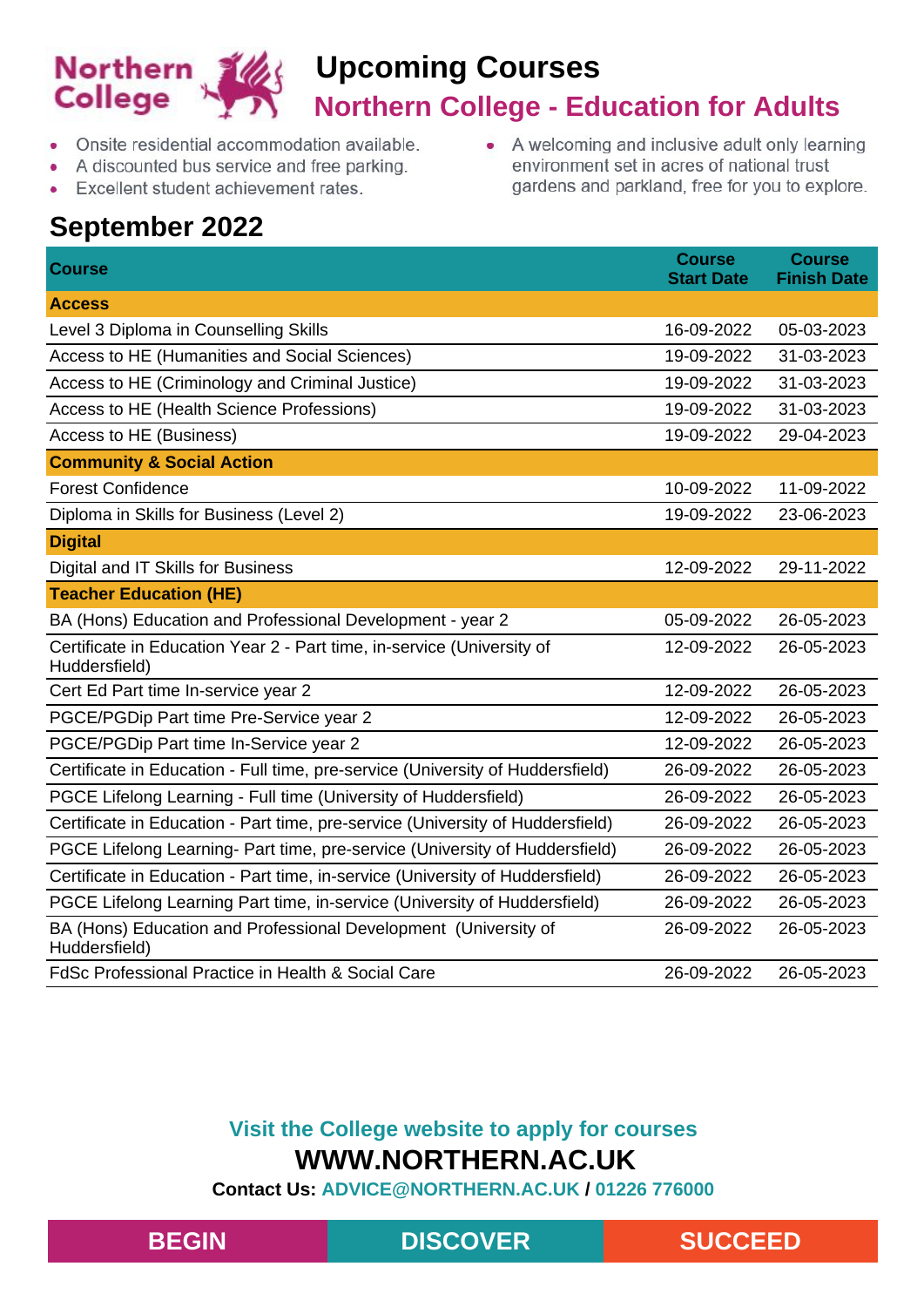

- Onsite residential accommodation available.
- A discounted bus service and free parking.  $\bullet$
- Excellent student achievement rates.  $\bullet$

## **October 2022**

• A welcoming and inclusive adult only learning environment set in acres of national trust gardens and parkland, free for you to explore.

| <b>Course</b>                                       | <b>Course</b><br><b>Start Date</b> | <b>Course</b><br><b>Finish Date</b> |
|-----------------------------------------------------|------------------------------------|-------------------------------------|
| <b>Community &amp; Social Action</b>                |                                    |                                     |
| Management Skills and Knowledge - Diploma (Level 3) | 03-10-2022                         | 31-07-2023                          |
| <b>English &amp; Maths</b>                          |                                    |                                     |
| GCSE in English Language (Evening Course)           | 03-10-2022                         | 22-05-2023                          |
| GCSE (9-1) in Mathematics                           | 03-10-2022                         | 22-05-2023                          |
| GCSE in English Language (Day Course)               | 04-10-2022                         | 23-05-2023                          |
| GCSE (9-1) in Mathematics                           | 04-10-2022                         | 23-05-2023                          |
| <b>Pre-Access</b>                                   |                                    |                                     |
| Level 2 Diploma in Progression - Social Sciences    | 31-10-2022                         | 24-05-2023                          |

### **Visit the College website to apply for courses WWW.NORTHERN.AC.UK**

**Contact Us: ADVICE@NORTHERN.AC.UK / 01226 776000**